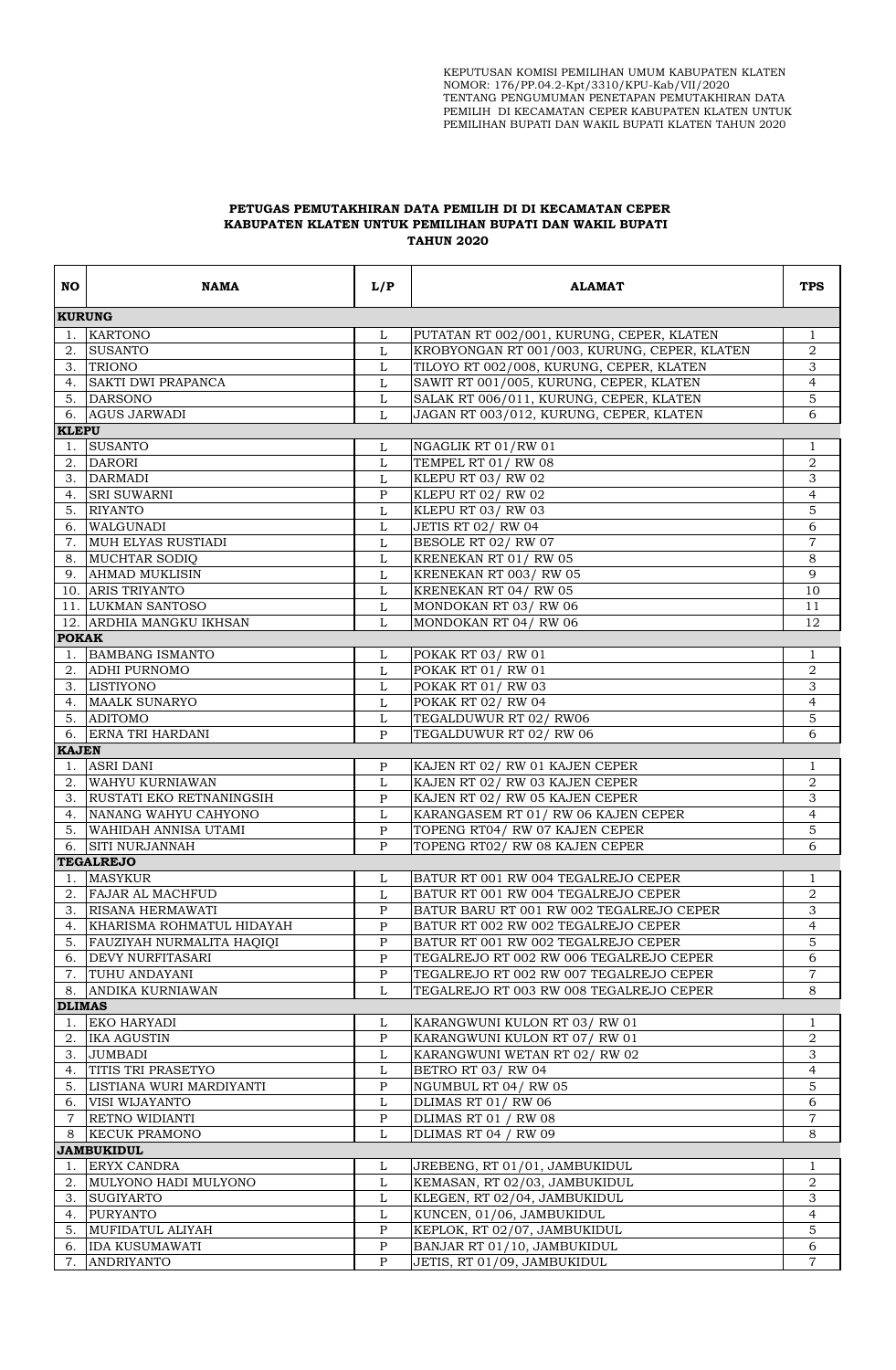| NO.                | <b>NAMA</b>                      | L/P               | <b>ALAMAT</b>                        | <b>TPS</b>          |
|--------------------|----------------------------------|-------------------|--------------------------------------|---------------------|
|                    | <b>JAMBUKULON</b>                |                   |                                      |                     |
| 1.                 | UMI KULSUM                       | $\mathbf{P}$      | JAMBUKULON, RT 01/02                 | $\mathbf{1}$        |
|                    | 2. SURYANTO                      | $\mathbf{L}$      | JAMBUKULON, RT 02/09                 | $\,2$               |
| 3.                 | <b>EKO SARJONO</b>               | $\mathbf L$       | DOYOREJO, RT 01/06                   | 3                   |
|                    | 4. TRI PURWANTO                  | L                 | NOTOREJO, RT 02/06                   | 4                   |
|                    | 5. SAPTO SUDI ATMOKO             | $\mathbf L$       | <b>KWIRAN, RT 02/01</b>              | 5                   |
|                    | 6. ANDRI DWI WURYANTO            | L                 | WARENG, RT 02/03                     | 6                   |
|                    | 7. YOGA SATYA FIRMANSYAH         | L                 | NGESENG, RT 02/05                    | 7                   |
|                    | 8. HERU SISWANTO                 | L                 | JENON, RT 02/04                      | 8                   |
|                    | <b>NGAWONGGO</b>                 |                   |                                      |                     |
| 1.                 | WAHYU HIDAYAT                    | L                 | SENDEN RT 04 RW 02                   | 1                   |
|                    | 2. RITA KUSUMASARI               | P                 | <b>SENDEN RT 07 RW 04</b>            | 2                   |
|                    | 3. ROFIO FADLILAH                | L                 | NGAWONGGO RT 11 RW 06                | 3                   |
| 4.                 | <b>TRIYANA</b>                   | L                 | NGAWONGGO RT 13 RW 07                | $\overline{4}$      |
|                    | 5. LILIK SUGIARTO                | L                 | <b>DOYO RT 27 RW 12</b>              | 5                   |
|                    | 6. ANDRI YANTO                   | L                 | DOYO RT 23 RW 10                     | 6                   |
|                    | 7. TAUFIO M WIDODO               | $\mathbf L$       | CANDI RT 20 RW 09                    | $\overline{7}$      |
|                    | 8. M. IWAN NASRUDIN              | L                 | NGAWONGGO RT 18 RW 09                | $\,8\,$             |
| 9                  | MUHAMMAD FADLI SOFYAN            | L                 | SENTONO, RT 031/13                   | 9                   |
|                    | 10 MEIYANA QAIDAH                | $\mathbf{P}$      | TAMPIRAN RT 36 RW 15                 | 10                  |
|                    | 11 CHUSNUL CHOTIMAH              | $\mathbf{P}$      | TEGAL SARI, RT 39/16                 | 11                  |
|                    | 12 AHMAD NUR HADI                | L                 | <b>BENDO, RT 43/18</b>               | 12                  |
| <b>CEPER</b>       |                                  |                   |                                      |                     |
| 1.                 | MUHAMMAD RIFOI WAKHID            | L                 | BAKALAN RT 02/RW 01                  | 1                   |
| 2.                 | <b>NUROHMAN</b>                  | L                 | BAKALAN RT 03/RW 01                  | $\overline{2}$      |
| 3.                 | TRI JATI SAMPURNO                | L                 | JEBLOGAN RT 02/RW 03                 | 3                   |
|                    | 4. MUH. HADI DIWANTO             | L                 | JEBLOGAN RT 03/RW 04                 | $\overline{4}$      |
|                    | 5. SAFRUDIN AGUNG NUGROHO        | $\mathbf L$       | CEPER RT 01/RW 05                    | $\overline{5}$      |
|                    | 6. SINAR PINDHO BASKORO          | L                 | CEPER RT 03/RW 06                    | 6                   |
|                    | 7. YANS ANDERSON TANTU           | L                 | KARANGMOJO RT 03/RW 07               | $\overline{7}$      |
| 8.                 | <b>MARIYONO</b>                  | L                 | PASON RT 01/RW 08                    | 8                   |
|                    | <b>PASUNGAN</b>                  |                   |                                      |                     |
|                    | 1. SRI MUJOKO                    | L                 | DK. KASARAN RT 02 / RW 01, PASUNGAN  | 1                   |
|                    | 2. AWAN RACHMAD WIJAYA           | L                 | DK. KASARAN RT 01 / RW 02, PASUNGAN  | $\boldsymbol{2}$    |
|                    | 3. ANDREAS EKA SRIYANTA          | L                 | DK. PASUNGAN RT 01 / RW 03, PASUNGAN | 3                   |
| 4.                 | <b>WILLIYANTORO</b>              | L<br>$\mathbf{L}$ | DK. TUWUHAN RT 01/RW 05. PASUNGAN    | $\overline{4}$<br>5 |
| 5.<br><b>MEGER</b> | <b>ALEX WAHYUDI</b>              |                   | DK. TUWUHAN RT 01/RW 0. PASUNGAN     |                     |
|                    | 1. M JAFARUDIN                   |                   | TEGALREJO RT 03/ RW 02 MEGER, CEPER  |                     |
| 2.                 | <b>RIFAN BUDI SULISTYO</b>       | L                 | MEGER RT 01/RW 02 MEGER, CEPER       | $\mathbf{1}$<br>2   |
|                    | 3. WINDARTO                      | L<br>L            | MEGER RT 01/ RW 03 MEGER, CEPER      | 3                   |
|                    | 4. JOKO WASONO                   | L                 | SANGON RT 01/RW 04 MEGER, CEPER      | $\overline{4}$      |
| 5.                 | <b>ALIFAT IRFANTORO</b>          | $\mathbf L$       | KLAMPENGAN RT02/ RW 05 MEGER, CEPER  | $\overline{5}$      |
| 6.                 | ZAINURI                          | L                 | SEMEN RT03/ RW 04 MEGER, CEPER       | 6                   |
| <b>MLESE</b>       |                                  |                   |                                      |                     |
| 1.                 | YUNAN AJI PAMUNGKAS              | L                 | NGARAN RT 01/01, MLESE               | $\mathbf{1}$        |
| 2.                 | ANNISA FATKHUL JANNAH            | $\mathbf{P}$      | NGARAN RT 01/02, MLESE               | $\boldsymbol{2}$    |
| 3.                 | <b>ARIFIN WIDIYONO</b>           | L                 | NGARAN RT 03/03, MLESE               | $\overline{3}$      |
|                    | 4. INDRA BAYU ANANTA             | L                 | NGARAN RT 02/03, MLESE               | $\overline{4}$      |
| 5.                 | <b>SUGENG WAHYUDI</b>            | $\mathbf L$       | MLESE RT 02/05, MLESE                | 5                   |
| 6.                 | JOKO WIDODO                      | L                 | MLESE RT 02/05, MLESE                | 6                   |
| 7.                 | <b>JOKO SUSANTO</b>              | L                 | SRAGON RT 01/06, MLESE               | $\overline{7}$      |
|                    | <b>JOMBOR</b>                    |                   |                                      |                     |
| 1.                 | Y. PRADISTI RAFFLESIANO REVOLUSI | L                 | JOMBOR RT 02/RW 01                   | $\mathbf{1}$        |
| 2.                 | <b>PUJI RAHAYU</b>               | $\mathbf{P}$      | KRAWINGAN RT 03/RW 03                | $\overline{a}$      |
| 3.                 | <b>BAGUS HARDIMANTO</b>          | L                 | <b>JAYAN RT 01/ RW 05</b>            | 3                   |
|                    | 4. LUSIANTO                      | L                 | SUMBER LOR RT 01/RW 07               | 4                   |
| 5.                 | SUNDARI                          | P                 | SUMBER LOR RT 02/RW 08               | 5                   |
|                    | 6. ISNAINI RAHAYU                | P                 | PENGKOL RT 03/RW 10                  | 6                   |